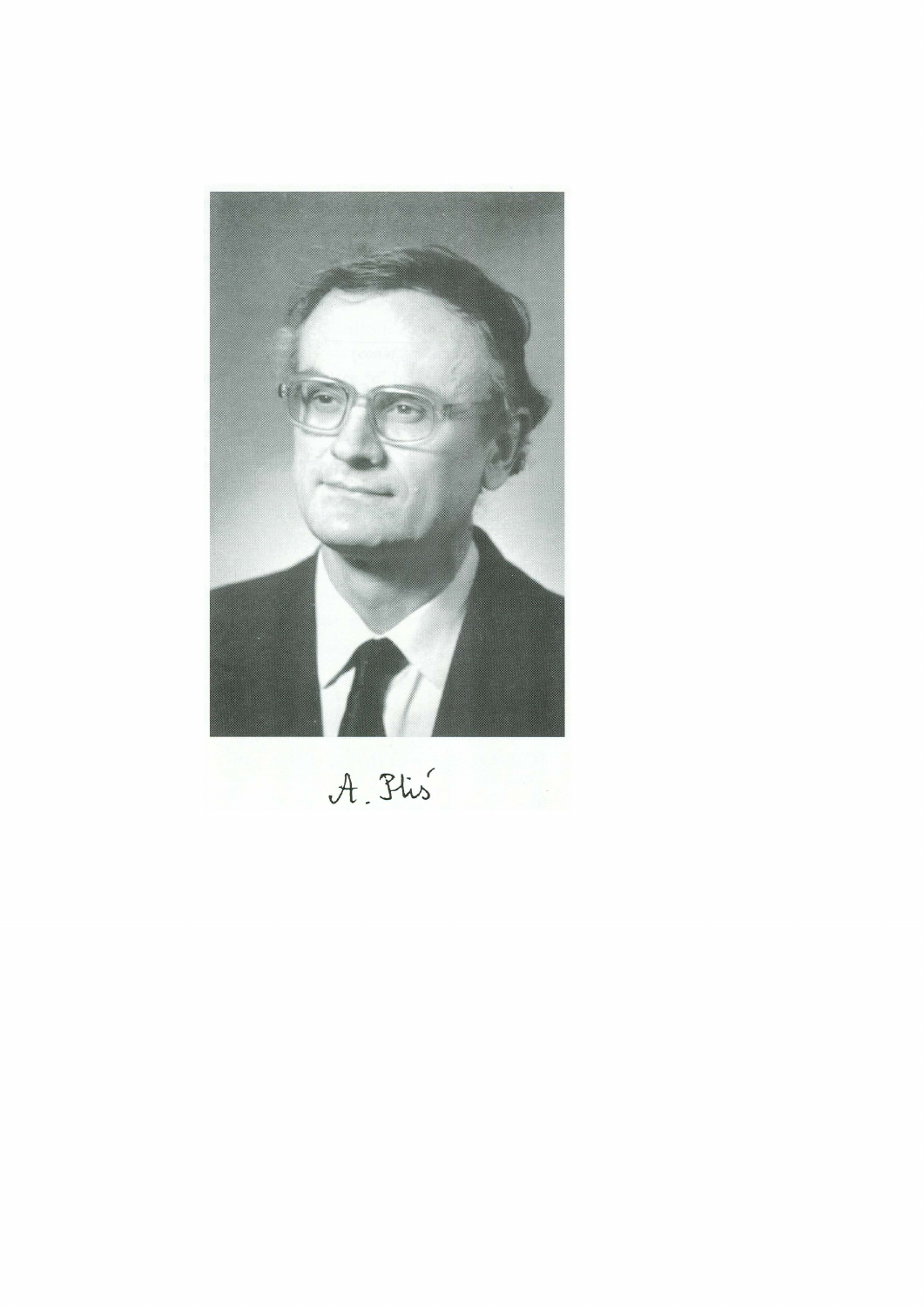## **ANDRZEJ PLIS´**

## (17.3.1929–28.11.1991)

Andrzej Pliś pursued his academic and teaching activities at the Jagiellonian University and at the Mathematical Institute of the Polish Academy of Sciences.

He studied at the Jagiellonian University in Cracow in the years 1947–51. His first steps in mathematical research were under Tadeusz Wa˙zewski. He received his Ph.D. in 1954.

In 1961 he was promoted to associate professor and in 1966 to full professor. Since 1976 he was a member of the Polish Academy of Sciences.

Andrzej Pliś published about 60 papers during his lifetime. He investigated various problems in the theory of differential equations, one of the most important and oldest mathematical domains. The results of Plis are among the most eminent in the field. He solved the extremely difficult problem of uniqueness of solutions of the Cauchy problem for general linear elliptic partial differential operators with non-analytic coefficients, stated as far back as 1901 by Holmgren. His results on this subject were expounded at the prestigious seminars of Bourbaki and Schwartz in Paris, at which only the most important achievements used to be presented. Now these results are regarded as classical and can be found in the most important books on the subject, in particular in Hörmander's monograph. Lars Hörmander, a Fields medalist, recently created new theories based on an analysis of Plis's results. Another Fields medalist who took up Plis's results is Paul Cohen. Because of the importance of his work Plist was invited to present a plenary lecture at the International Congress of Mathematicians in Stockholm in 1962.

In the theory of characteristics of non-linear partial differential equations of the first order, Pli´s solved another old and difficult problem on generating continuously differentiable solutions by characteristics. This problem was attacked as far back as 1929 by Haar. Plis's proof is surprisingly fine.

Plis was one of the deepest analysts in the world.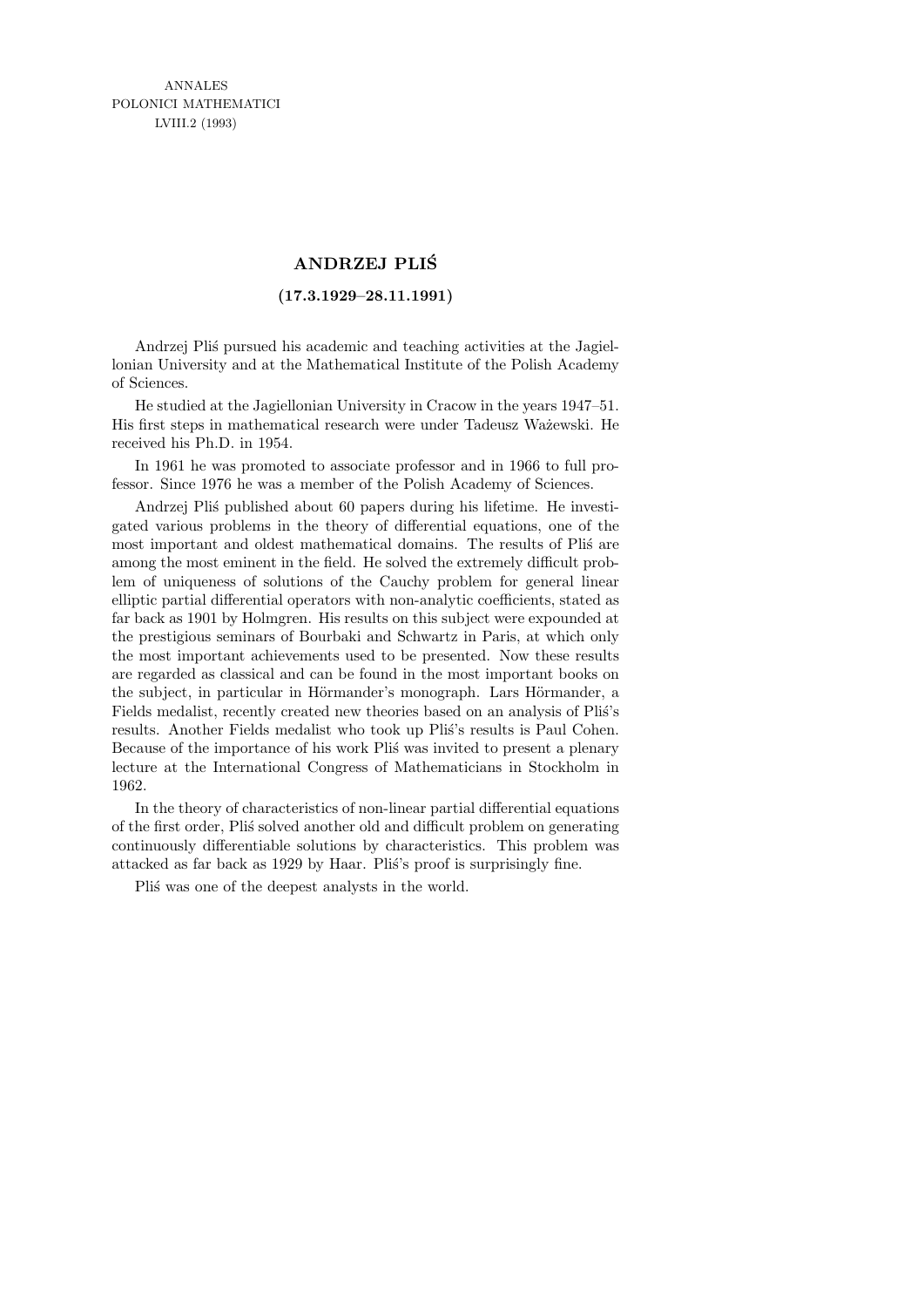The concept of the second order characteristic band that he invented led to important theorems on the existence and evaluation of domains of solutions of first order partial differential equations.

In optimal control theory Plis's results are also well known. The new methods he invented became a starting point for the research of other mathematicians. They include: a characterization of the measurability of an orientor field, results on Carathéodory conditions and on the Pontryagin principle, and a particularly useful theorem stating that the Lipschitz condition implies the bang-bang type.

Another domain of his activity was the theory of approximation of solutions of differential equations by means of difference algorithms. His fundamental results on higher order precision convex schemes for non-linear partial differential equations initiated new lines of research, carried on by specialists of international importance.

Plis was deeply interested in mathematical physics. He discovered some fundamental relations between the Feynman integral and the Wiener measure.

Plis was highly appreciated as a teacher by his students as well as by his colleagues for his expert advice. Because of his influence on other mathematicians and his particular gift for communicating with and caring for others, he became a person of great importance in our mathematical community. Seven of his pupils wrote their Ph.D. theses under his supervision and four of them have already done their habilitations. On his initiative Bolesław Szafirski created an active center of probabilistic turbulence theory in Cracow.

Also in Mexico, where Plis spent a period of two years, his merits in the development of mathematics in that country are highly appreciated. One of his students, Roberto Suarez, was elected to the Mexican Academy of Sciences.

Andrzej Pliś was a member of the editorial board of our Journal and of some other scientific periodicals, including the important Journal of Differential Equations.

He was the head of the Cracow Branch of the Mathematical Institute of the Polish Academy of Sciences, and of the Chair of Probability Theory at the Jagiellonian University in Cracow. He was the President of the Cracow Branch of the Polish Mathematical Society. For many years he presided over the Committee for Fundamental Research Problems in Poland and also the Committee for Education in Applied Mathematics in Poland.

The death of Andrzej Plis' is a painful loss to the Polish mathematical community, and no-one will be able to take his place. As a mathemati-

\*